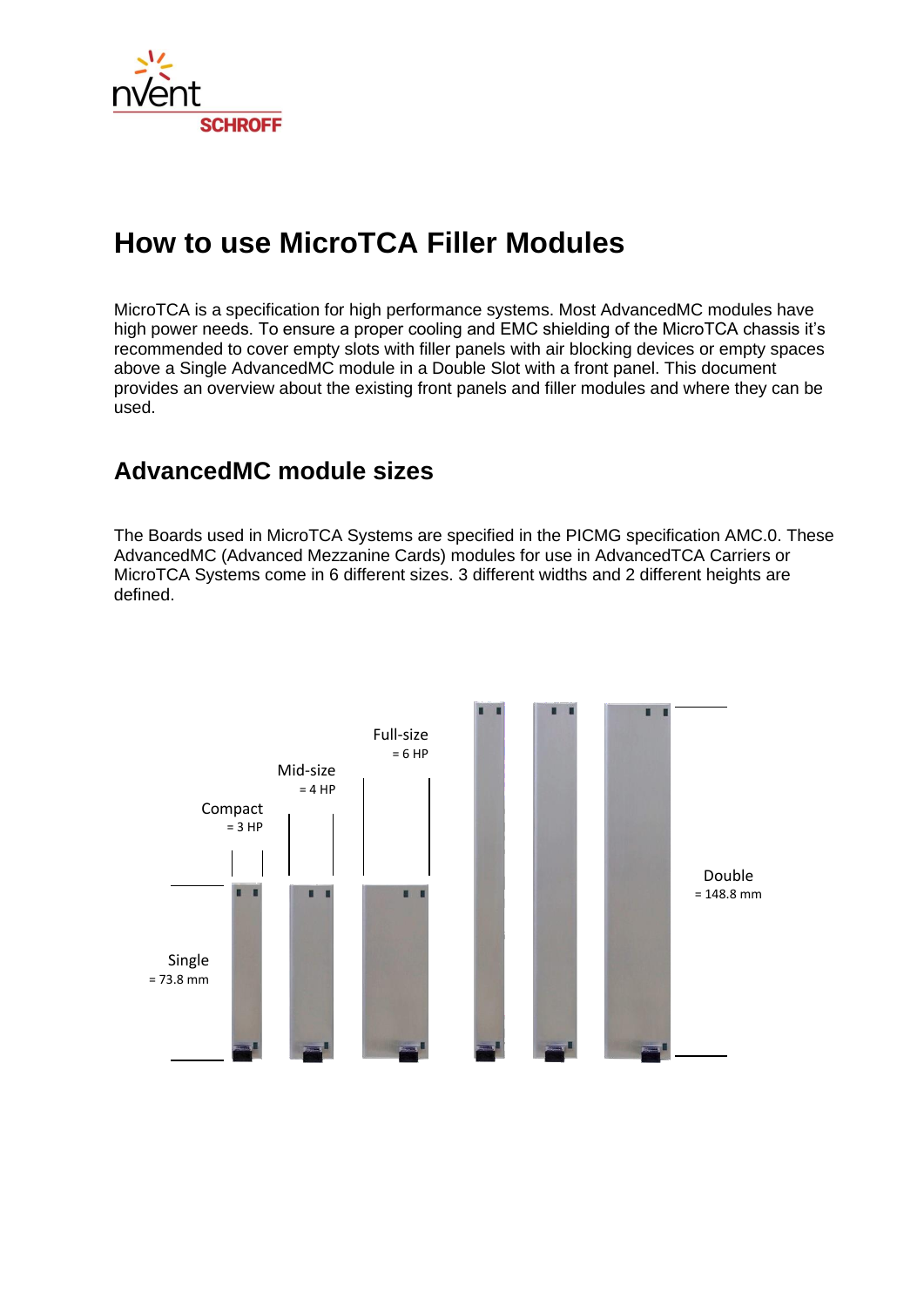

## **Filler modules with push**‐**pull-handle mechanism**



This filler module consists of an AdvancedMC stainless steel or aluminum front panel without LED's, with EMC gaskets on the left hand and bottom side, an AdvancedMC push-pull handle and a pcb with provisions to mount an air baffle. The module can be used to cover an empty slot, to ensure EMC shielding and close the front to avoid an air flow short cut. These filler modules can be used in each AdvancedMC Carrier Board and in each MicroTCA front slot. It doesn't require a locking bar.

With the additional air baffles the air can be blocked in this slot to guide the air through the slots in which AdvancedMC modules are installed to ensure a proper cooling of those modules. The air baffle consists of a fixed and a movable part to adjust the air flow through the slot in a range of 60 to 80%.

#### **Order Information, Filler modules with push**‐**pull-handle mechanism**

| <b>Description</b>      | <b>Aluminum</b> | <b>Stainless steel</b> |
|-------------------------|-----------------|------------------------|
| Single Compact (3 HP)   | 20849-304       | 20849-022              |
| Single Mid-size (4 HP)  | 20849-248       | 20849-106              |
| Single Full-size (6 HP) | 20849-250       | 20849-024              |
| Double Compact (3 HP)   | 20849-305       | 20849-023              |
| Double Mid-size (4 HP)  | 20849-249       | 20849-107              |
| Double Full-size (6 HP) | 20849-251       | 20849-025              |

### **Order Information, Air baffles for filler modules with push**‐**pull-handle mechanism**

| <b>Description</b>              | Qty/PU | Order No. | For filler modules           |
|---------------------------------|--------|-----------|------------------------------|
| Air baffle for Compact filler   | 10     | 20849-016 | 20849-304, 20849-022, 20849- |
| modules                         |        |           | 305, 20849-023               |
| Air baffle for Mid-size filler  |        | 20849-017 | 20849-248, 20849-106, 20849- |
| modules                         | 10     |           | 249, 20849-107               |
| Air baffle for Full-size filler |        | 20849-018 | 20849-250, 20849-024, 20849- |
| modules                         | 10     |           | 251, 20849-025               |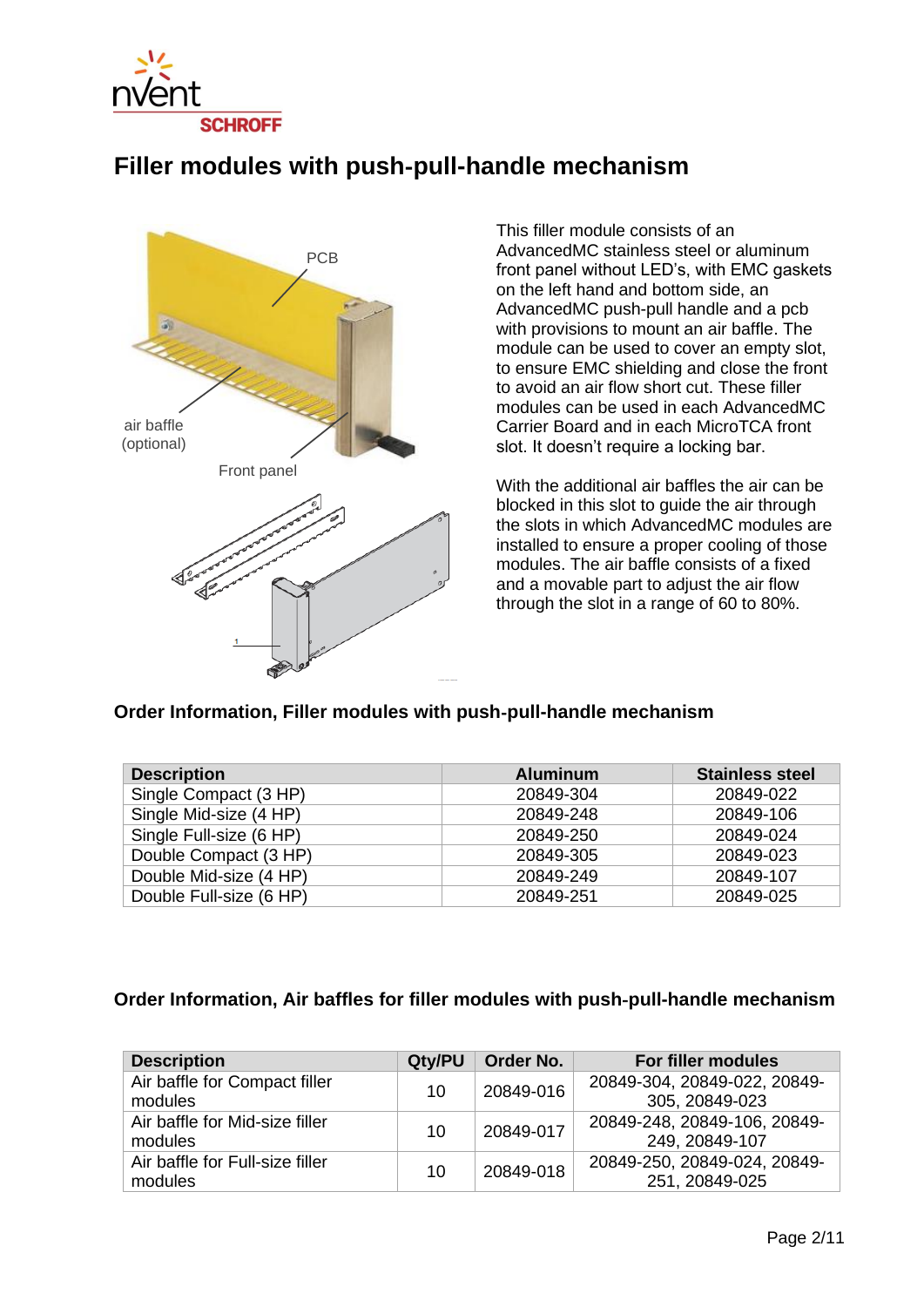

## **Filler modules ECO with fixed handle**





This filler module is consisting of an AdvancedMC stainless steel front panel without LED's, with EMC gaskets on the left hand and bottom side, an AMC and a plastic board with provision to mount an air baffle. The handle doesn't have the push-pull mechanism as defined in the AdvancedMC specification, but is fixed into the card guide by a snap in plastic nose. The module can be used to cover an empty slot, to ensure EMC shielding and close the front to avoid an air flow short cut. These filler modules can be used in each AdvancedMC Carrier Board and in each MicroTCA front slot. It doesn't require a locking bar.

With the additional air baffles the air can be blocked in this slot to guide the air through the slots in which AdvancedMC modules are installed to ensure a proper cooling of those modules. The air baffle consists of a metal sheet part with big cutouts and a plastic part blocking the air flow. To adjust the air flow volume through the slot, the user can do cut outs in the plastic part to guide a certain air volume into a certain part of the slot.



#### **Assembly of the air baffle:**

### **Order Information, Filler modules ECO with fixed handle**

| <b>Description</b>      | Order No. |
|-------------------------|-----------|
| Single Compact (3 HP)   | 20849-348 |
| Single Mid-size (4 HP)  | 20849-350 |
| Single Full-size (6 HP) | 20849-352 |
| Double Compact (3 HP)   | 20849-349 |
| Double Mid-size (4 HP)  | 20849-351 |
| Double Full-size (6 HP) | 20849-352 |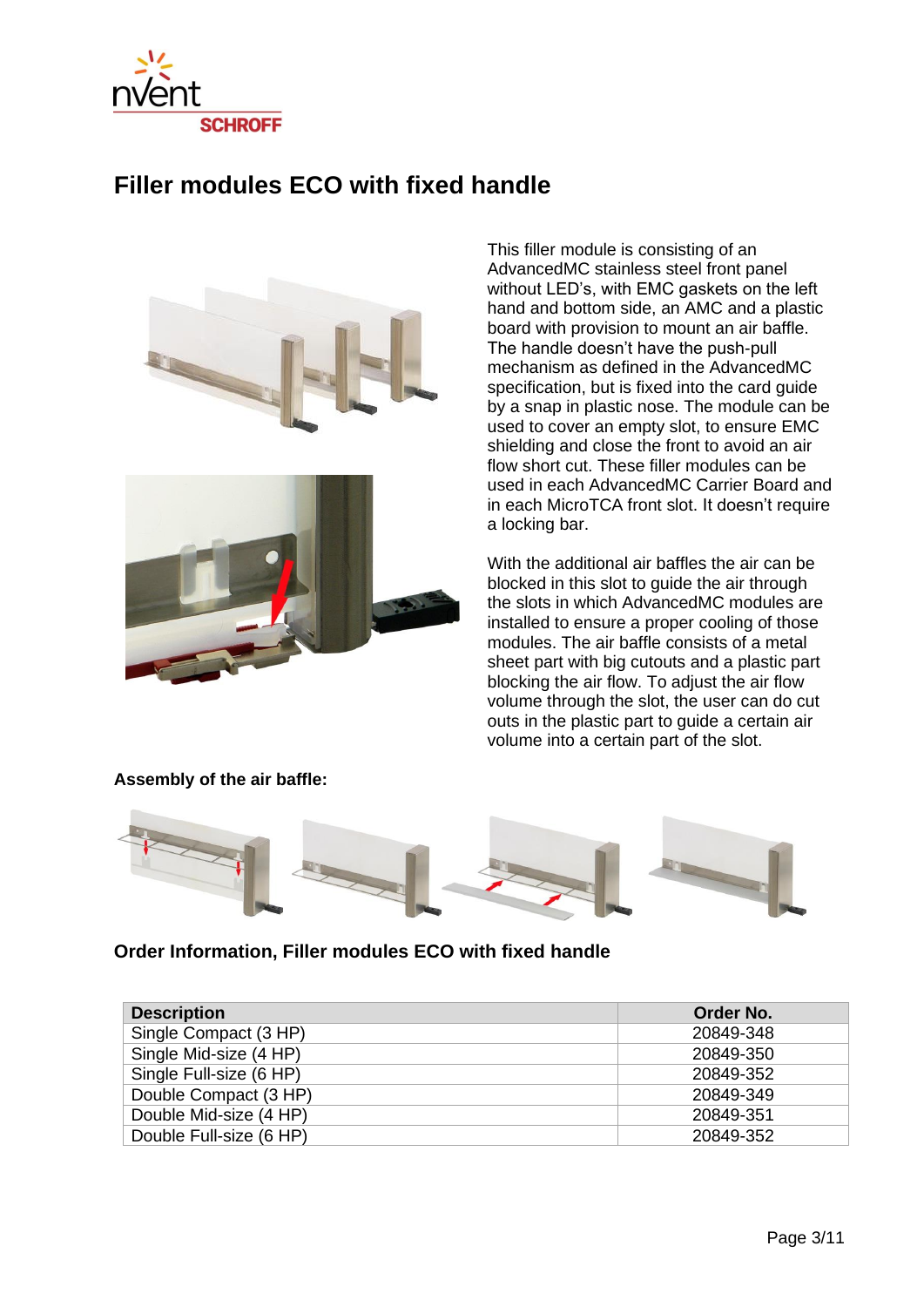

### **Order Information, Air baffles for filler modules ECO with fixed handle**

| <b>Description</b>                         | Qty/PU | Order No. | For filler modules   |
|--------------------------------------------|--------|-----------|----------------------|
| Air baffle for Compact filler<br>modules   | 10     | 20849-355 | 20849-348, 20849-349 |
| Air baffle for Mid-size filler<br>modules  | 10     | 20849-356 | 20849-350, 20849-351 |
| Air baffle for Full-size filler<br>modules | 10     | 20849-357 | 20849-352, 20849-353 |

### **Use cases for Filler modules with push**‐**pull-handle mechanism and ECO Filler modules with a fixed handle**

- To cover empty slots in an AdvancedMC Carrier
- To cover empty slots in MTCA.0, MTCA.1 or MTCA.4 chassis. Slots must have the card guides installed, but do not need to have a locking bar.
- To cover an empty space in a Double-Wide slot with only Single-Wide AdvancedMC module installed. The slot must not have a locking bar.

### **Samples**



Cover empty slots in an AdvancedMC Carrier. If at least one AdvancedMC module is inserted, the air baffles should not be used to avoid blocking the air flow through the AdvancedMC module.

Either filler modules with push-pull handle or ECO filler modules can be used. The filler module size (Single / Double; Compact / Mid-size / Full-size) depends on the slot size which should be filled.

Cover empty slots in a MTCA.0, MTCA.1 or MTCA.4 System. The Slot might have a locking bar or not. Card guides must be installed in that slot. Air baffles should be installed if no AdvancedMC module is installed in the same air flow path.



MicroTCA Slots without locking bar MicroTCA Slots with locking bar

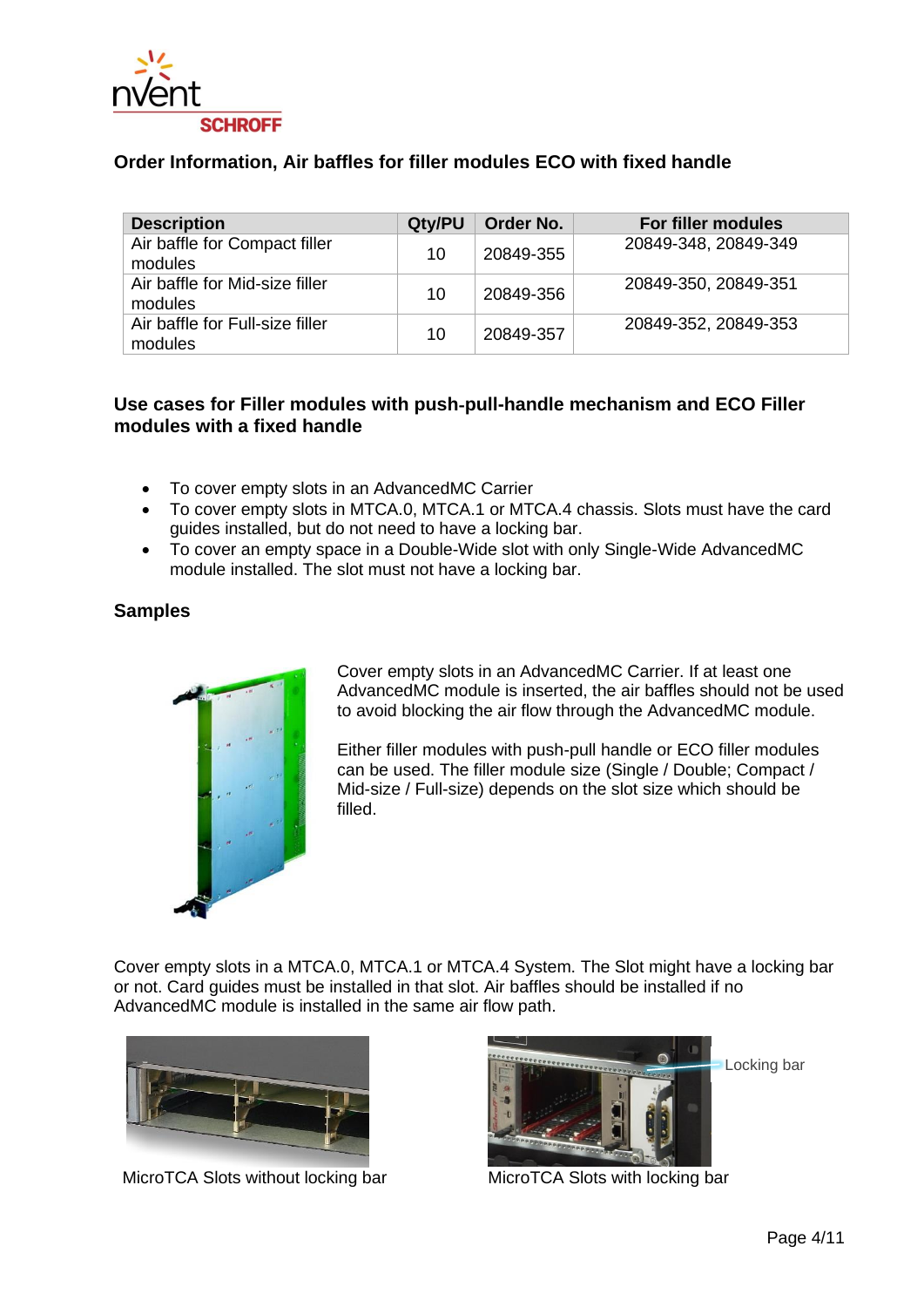



If a filler panel is installed into the same air flow path as an AdvancedMC module, no air baffle (without) should be used to avoid blocking the air flow to the AdvancedMC module.



If a Single-Wide Module is installed in a Double-Wide module slot, the splitting kit 20849-115 (Qty/PU: 5 pieces) is needed. The empty space should be covered with a filler module without an air baffle.

## **MicroTCA filler modules with latches**

The series of MicroTCA filler modules provides you with the adequate solutions to fill unused slots in MTCA.1 and MTCA.4 Systems. Some of the modules can also be used for MTCA.0 systems which have a locking bar.



**MicroTCA filler modules with air baffle**

To cover unused AdvancedMC, MCH or PM slots in MTCA.1 and MTCA.4 systems, or unused slots in a MTCA.0 system with locking bar. The module consists of a front panel with latches and captive screws, EMC gasket, side panel and air baffle. The module will be fixed to the card cage with the captive screws to the locking bar.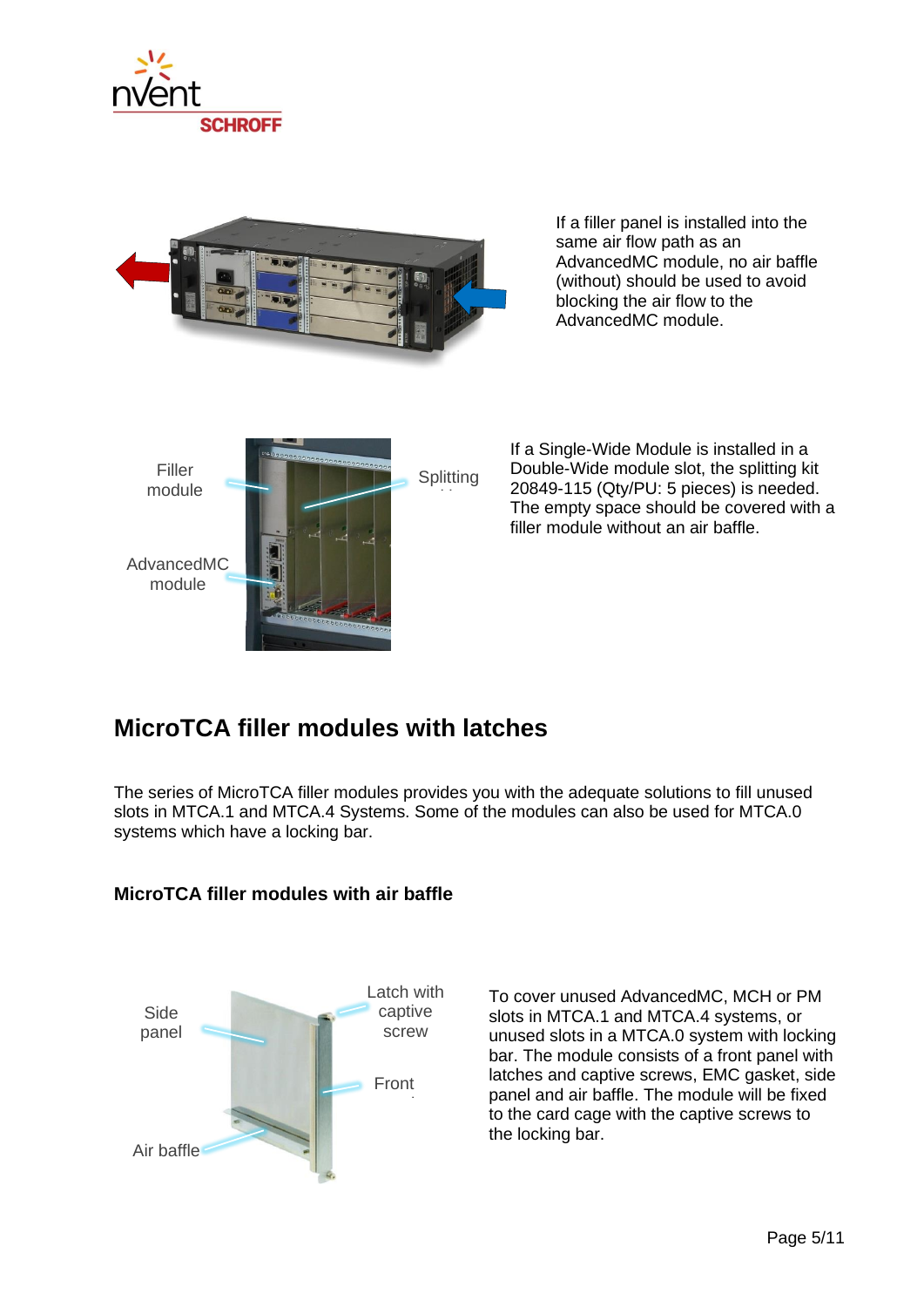

### **Order Information, MicroTCA filler modules with air baffle**

| <b>Description</b>      | Order No. |
|-------------------------|-----------|
| Single Mid-size (4 HP)  | 21850-104 |
| Single Full-size (6 HP) | 21850-105 |
| Double Mid-size (4 HP)  | 21850-106 |
| Double Full-size (6 HP) | 21850-107 |

#### **Order Information, MicroTCA filler modules without air baffle, for MicroTCA Systems with horizontal board mounting**

| <b>Description</b>      | <b>Order No.</b> |
|-------------------------|------------------|
| Double Mid-size (4 HP)  | 21850-138        |
| Double Full-size (6 HP) | 21850-139        |

### **MicroTCA RTM filler modules with air baffle**



To cover unused AdvancedMC RTM or MCH RTM (Rear Transition Module) slots in MTCA.4 systems. The module consists of a front panel with latches and captive screws, EMC gasket, side panel and air baffle. It also blocks the air flow between the front and rear card cage. The module will be fixed to the card cage locking bar with captive screws. There are 3 different versions available. The first version is for systems with only the MicroTCA backplane installed. The second and third versions are for systems which have an additional RTM backplane installed. Version two is for a RTM backplane which is only in the lower section of the card cage. Version 3 is used when the RTM backplane also fills the Zone 3 section.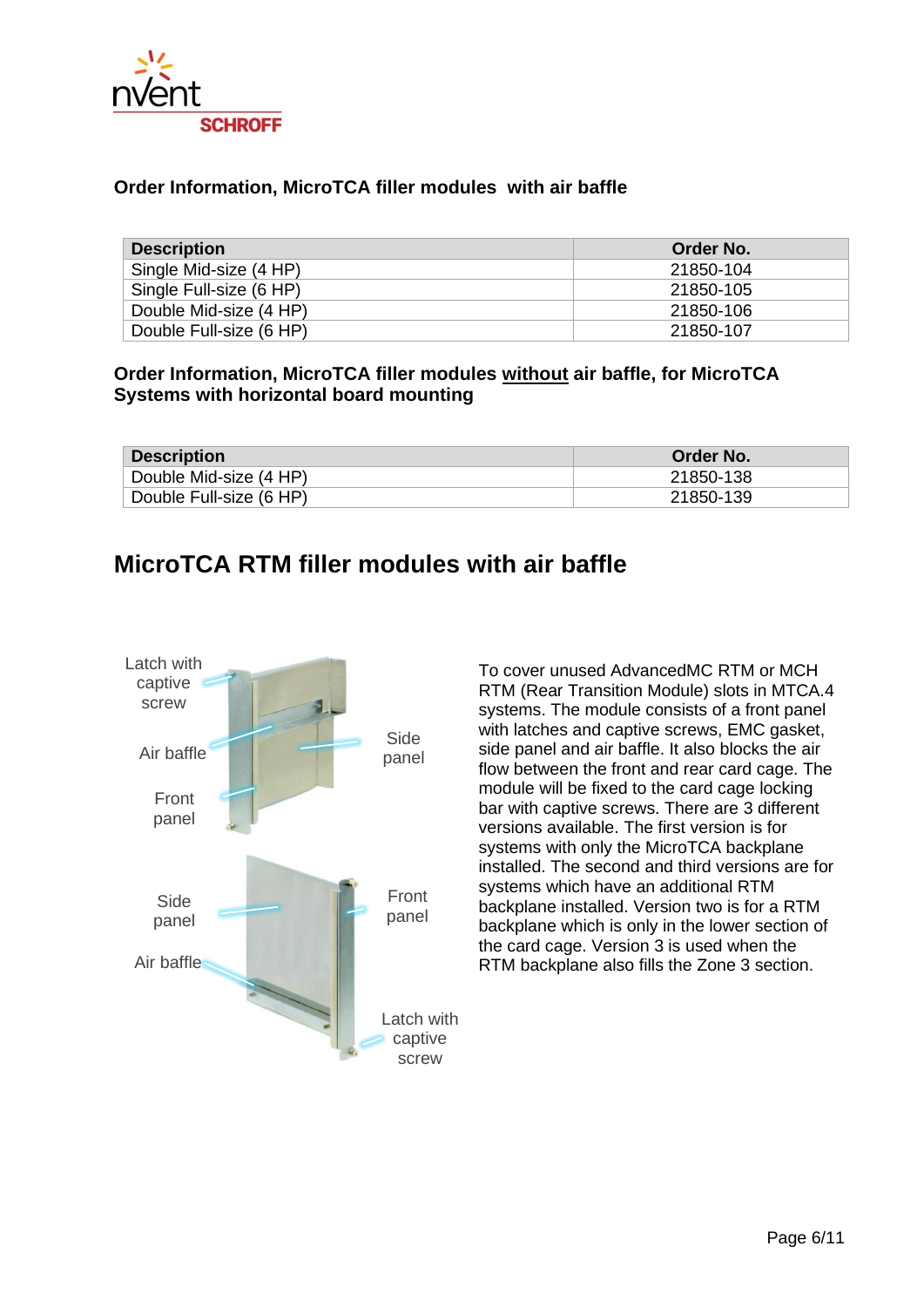

### **Order Information, MicroTCA filler modules with / without air baffle**

| <b>Description</b>                                            | Order No. |
|---------------------------------------------------------------|-----------|
| Double Mid-size (4 HP), RTM, with Air buffle                  | 21850-108 |
| Double Full-size (6 HP), RTM, with Air buffle                 | 21850-109 |
| Double Mid-size (4HP), RTM, without Air buffle (*)            | 21850-140 |
| Double Full-size (6HP), RTM, without Air buffle (*)           | 21850-141 |
| Double Mid-size for RTM backplane (4 HP)                      | 21850-130 |
| Double Full-size for RTM backplane(6 HP)                      | 21850-131 |
| Double Full-size for RTM backplane covering zone 3 (6)<br>HP) | 21850-129 |

(\*) RTM module used for MicroTCA Systems with horizontal board mounting

# **MicroTCA filler modules, Single for Double slot**



To cover the unused space in a Double slot when only a single module is installed. If a Single Module is installed in a double module slot, the splitting kit 20849-115 (Qty/PU 5 pieces) is needed. The AdvancedMC module or MCH will be located in the bottom place and the MicroTCA filler module will cover the empty space above the AdvancedMC module or MCH. The module will be fixed to the card cage with the captive screw to the upper locking bar.

#### **Order Information, MicroTCA filler modules, Single for Double slot**

| <b>Description</b>                         | Order No. |
|--------------------------------------------|-----------|
| Single Mid-size (4 HP), (Qty/PU 5 pieces)  | 21850-102 |
| Single Full-size (6 HP), (Qty/PU 5 pieces) | 21850-103 |

### **MicroTCA filler modules, 2 HP**



The 2 HP filler panels are used to close the gap in a Full-size slot when only a Mid-size module is installed. The filler panel is available for Single and Double slots. The fillers have an EMC gasket, therefore the front gets closed for EMC and air flow. Locking bars on top and bottom of the card cage are required.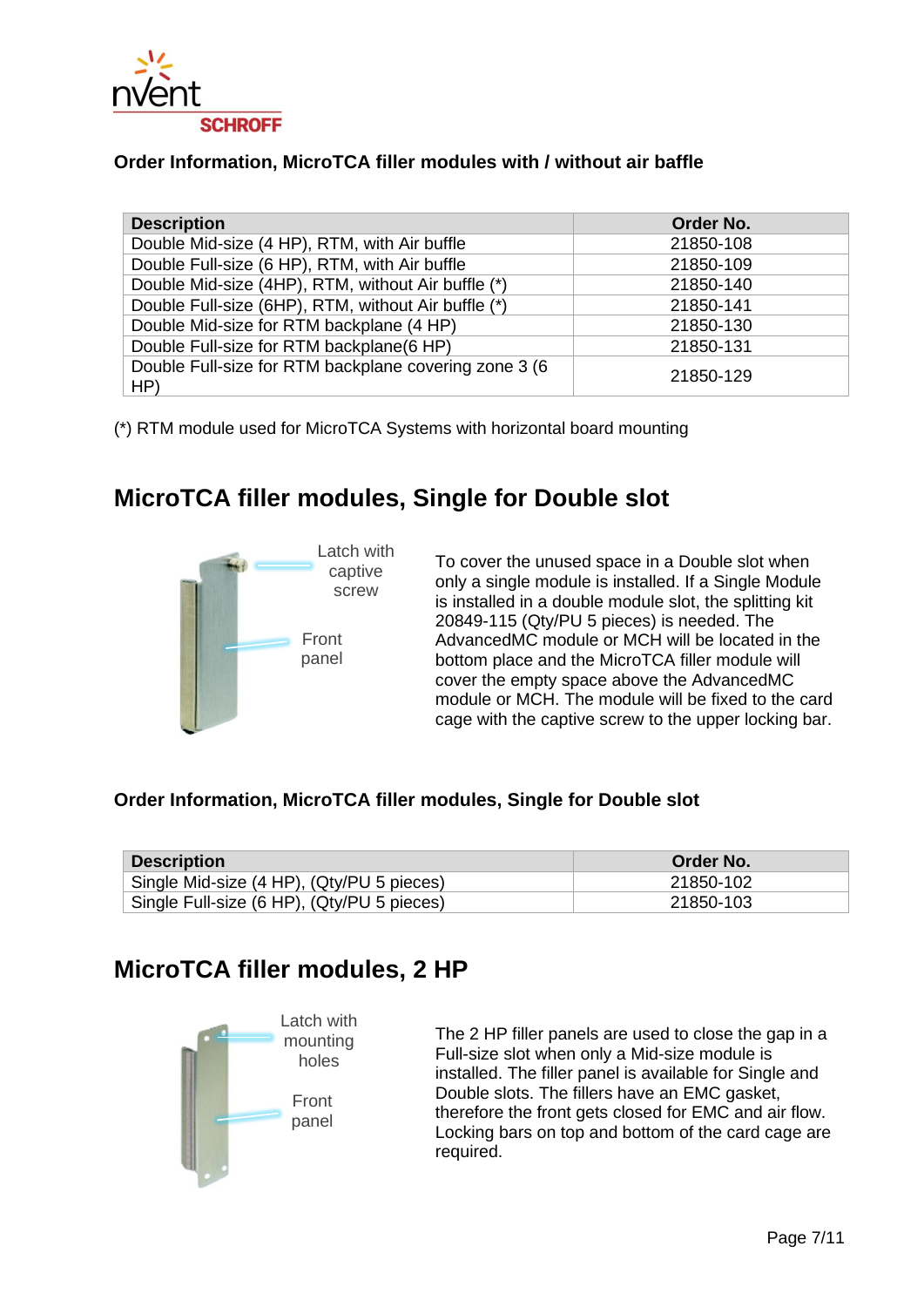

### **Order Information, MicroTCA filler modules, 2 HP**

| <b>Description</b>                             | Order No. |
|------------------------------------------------|-----------|
| Single (2 HP), Standard Pack Quantity 5 pieces | 20849-213 |
| Double (2 HP), Standard Pack Quantity 5 pieces | 20849-214 |

### **Use cases for MicroTCA filler modules with latches**

12 slot MTCA.4 System (11850-026) **front** card cage with 12x Double Mid-size AdvancedMC slots, 2x Double Full-size MCH slots and 4x Double Full-size Power Module (PM) slots



### **(1) Double Full-size Power Module Slot**

| Task                     | <b>Product description</b>      | Order No. |
|--------------------------|---------------------------------|-----------|
| Cover empty slot         | Filler module, Double Full-size | 21850-107 |
| Install Single Full-size | Splitting kit (Qty/PU 5 pieces) | 20849-115 |
| Power Module             | Filler Module, Single Full-size | 21850-103 |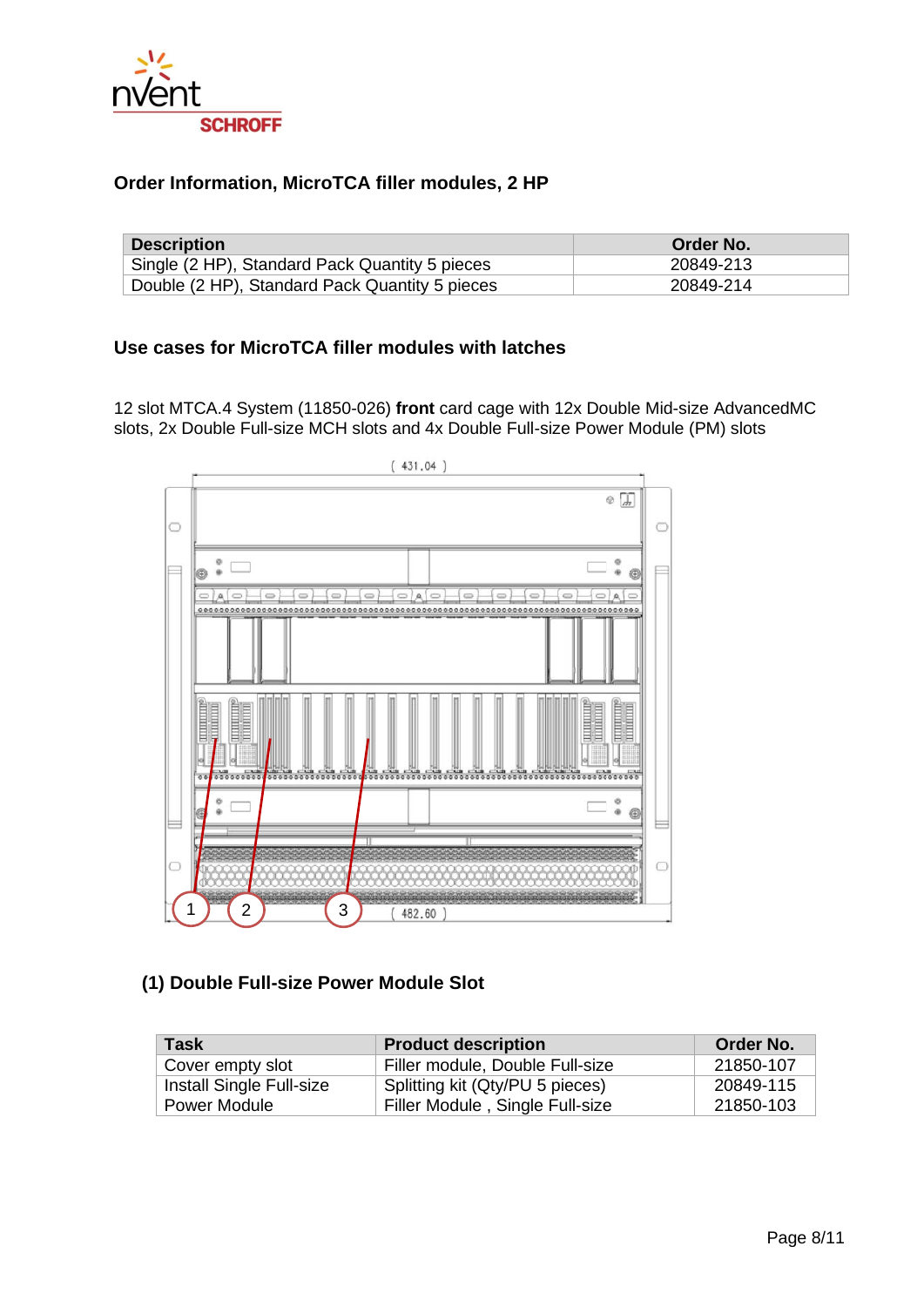

### **(2) Double Full-size MCH Slot**

| Task                     | <b>Product description</b>      | Order No. |
|--------------------------|---------------------------------|-----------|
| Cover empty slot         | Filler module, Double Full-size | 21850-107 |
| Install Single Full-size | Splitting kit (Qty/PU 5 pieces) | 20849-115 |
| <b>MCH</b>               | Filler Module, Single Full-size | 21850-103 |

### **(3) Double Mid-size AdvancedMC Slot**

| <b>Task</b>             | <b>Product description</b>      | Order No. |
|-------------------------|---------------------------------|-----------|
| Cover empty slot        | Filler module, Double Mid-size  | 21850-106 |
| Install Single Mid-size | Splitting kit (Qty/PU 5 pieces) | 20849-115 |
| <b>AMC</b>              | Filler Module, Single Mid-size  | 21850-102 |

12 slot MTCA.4 System (11850-026) **rear** card cage with 12x Double Mid-size AdvancedMC slots, 2x Double Full-size MCH slots and 4x Double Full-size Power Module (PM) slots



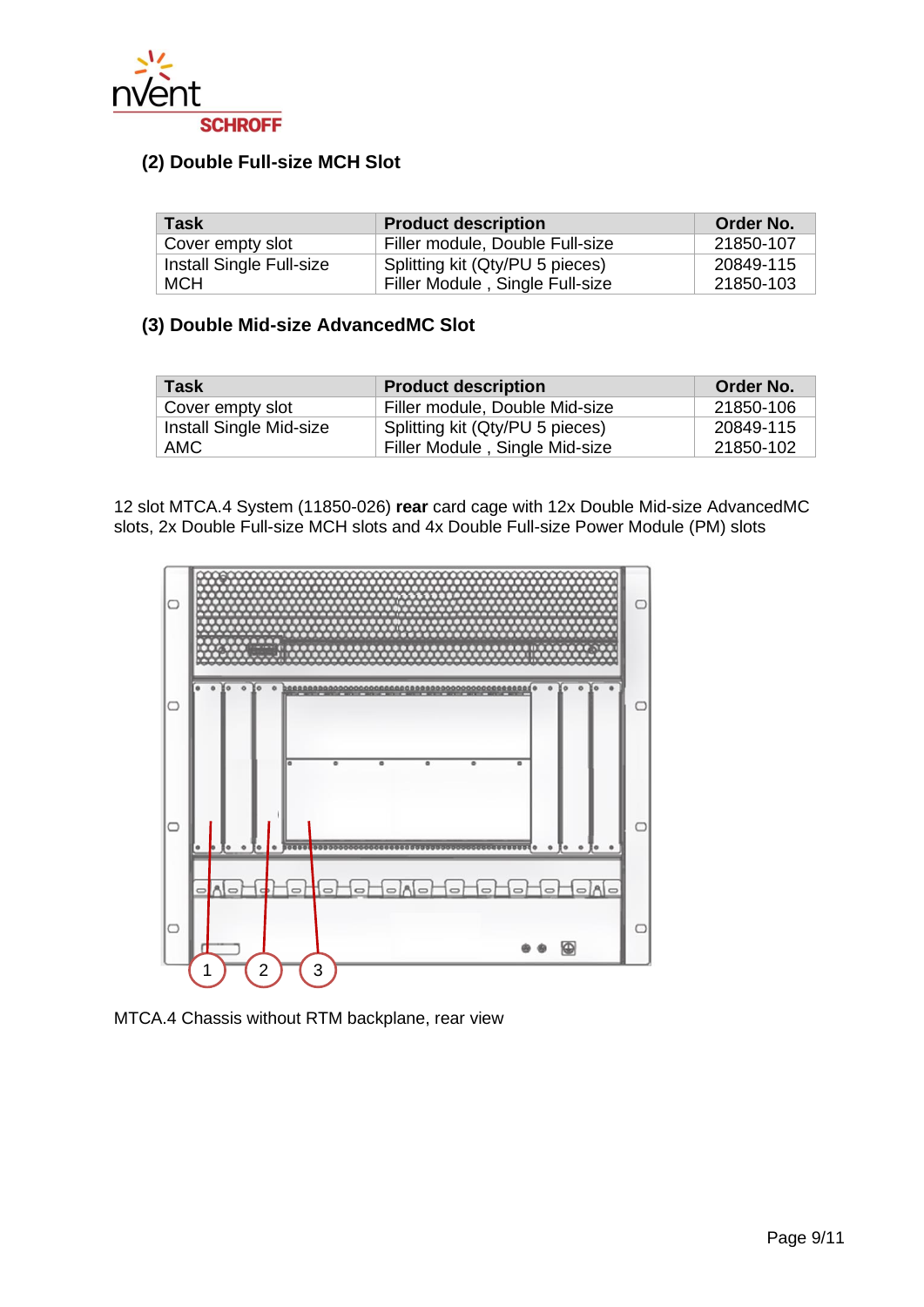



MTCA.4 Chassis with RTM backplane, rear view

**(1) Double Full-size Power Module RTM Slot (included in the delivery of the System 11850-026)**

| <b>Task</b>                   | <b>Product description</b>            | Order No. |
|-------------------------------|---------------------------------------|-----------|
| Cover empty slot              | Filler module RTM, Double Full-size   | 21850-109 |
| Cover empty slot when RTM     | Filler module RTM short, Double Full- | 21850-131 |
| backplane is installed        | size                                  |           |
| Cover empty slot when RTM     | Filler module RTM, Double Full-size   | 21850-129 |
| backplane is installed and is |                                       |           |
| covering Z3 zone              |                                       |           |

### **(2) Double Full-size MCH RTM Slot (included in the delivery of the System 11850-026)**

| <b>Task</b>                   | <b>Product description</b>            | Order No. |
|-------------------------------|---------------------------------------|-----------|
| Cover empty slot              | Filler module RTM, Double Full-size   | 21850-109 |
| Cover empty slot when RTM     | Filler module RTM short, Double Full- | 21850-131 |
| backplane is installed        | size                                  |           |
| Cover empty slot when RTM     | Filler module RTM, Double Full-size   | 21850-129 |
| backplane is installed and is |                                       |           |
| covering Z3 zone              |                                       |           |